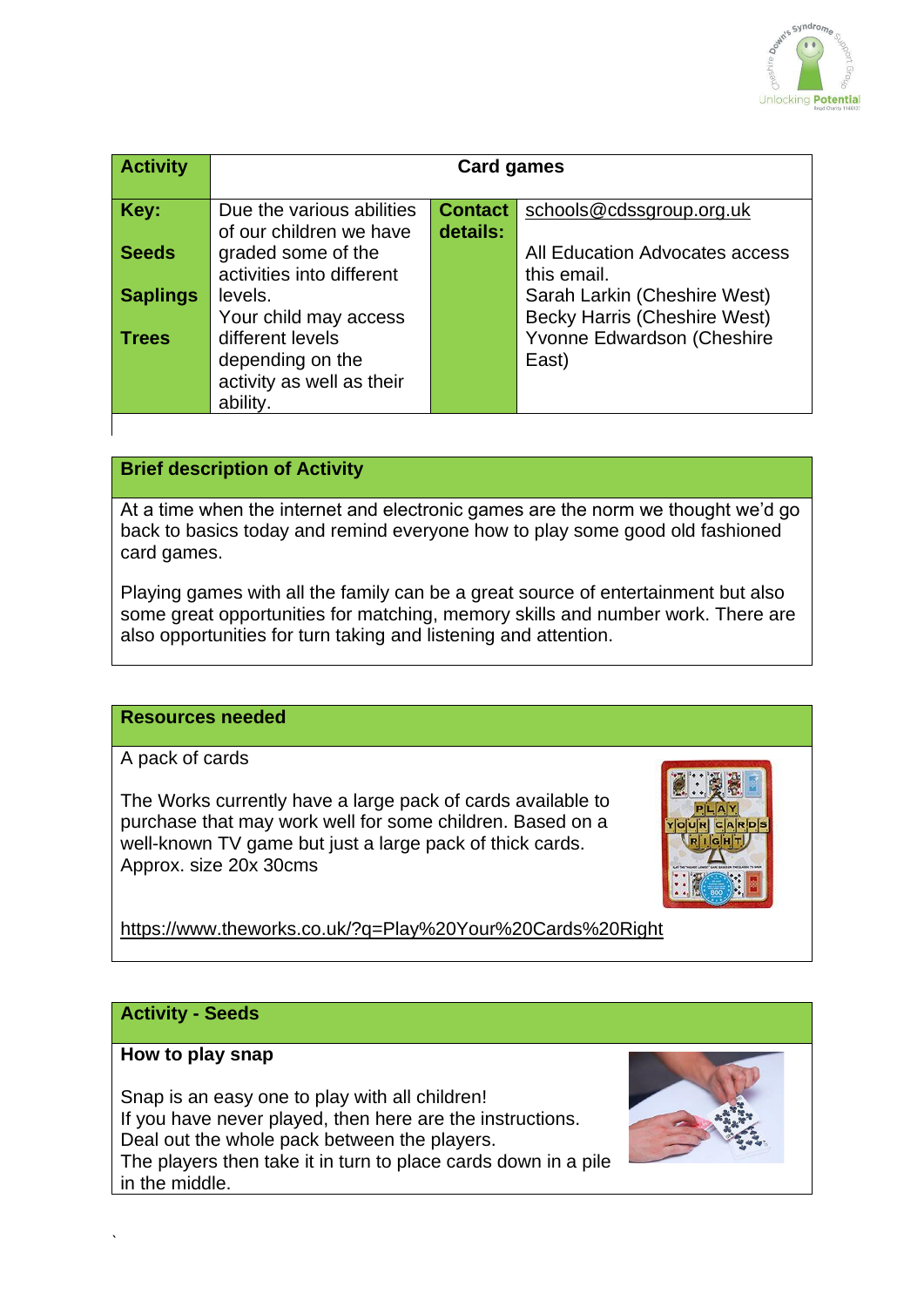

When two people put down matching cards (e.g. a pair of twos or a pair of Kings, etc...), the first person to shout SNAP wins the pile and puts them to the bottom of their stack.

You may need to reinforce same  $\left(\begin{array}{c} \begin{array}{c} \begin{array}{c} \end{array} \\ \end{array}\right)$  and different.





For a variation of this game you could play animal snap.

Try playing this game with the Twinkl animal snap resource attached. Instead of shouting SNAP, players must make the noise of the matching animal. For example, if two sheep cards are played, the winner is the first one to shout BAAAH.

# **Activity – Saplings**

## **How to play Old Maid**

A standard deck of 52 cards is used, but with one of the Queens removed. This leaves a pair of Queens in one colour and a single Queen (the old maid) in the other.

# **Instructions:**

All the cards are dealt, face down. It does not matter if some players end up with more cards than others.

The players then sort their cards, keeping them hidden from all other players. Anyone holding pairs of matching cards, with the same number or picture, should put them down face up. If anyone has three matching cards, he only puts down one pair and keeps the spare card. If anyone has *four* matching cards, he puts down two pairs.

The person on the left of the dealer then takes one of the dealer's cards (without looking at it). If they can make a pair, they do so and then they offer their remaining cards to the person on their left, who takes one.



# **The winner is ...**

This continues until all cards have been paired except one - and the player who has that card is the Old Maid!

# **Variation**

To make things even trickier for older kids, change the rules so that pairs have to be the same colour. So for example, the two of spades can only be matched with the two of clubs, and the two of hearts can only be matched with the two of diamonds.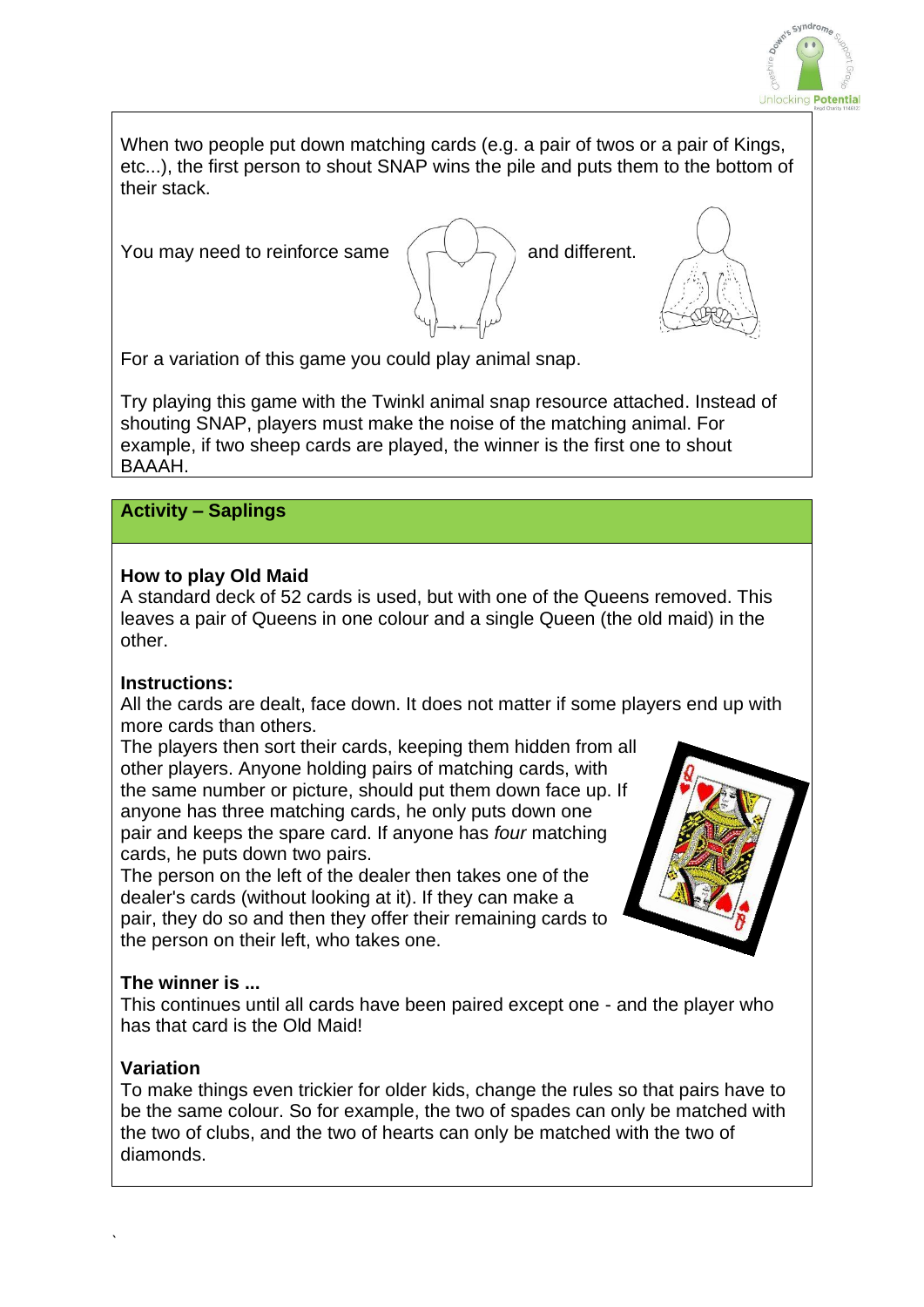

## **How to play Concentration**

This card game is an old stand-by which can be adapted for all ages and abilities of children and is great for improving concentration and memory skills.

## **Instructions**

Spread out a pack of cards face-down on the table or floor.

The first player turns over two cards, letting all the players see them. If the cards match (for example, a pair of twos), the player picks them up and keeps them. If they don't match, the player turns them face-down again, and play moves to the next player on the left.

## **The winner is...**

When all the cards have been paired up, whoever has the most pairs is the winner.

## **Variation**

Use less cards to make the game easier.

This can also be a great solo game:

For older kids, get them to count how many turns it takes them to pair up all the cards, then try to beat their personal best.

For younger kids, give them two containers: one filled with buttons and one empty. Every time they take a turn, they move one button from the full container to the empty one. Can they pair up all the cards before the first container is empty? (Just be sure the buttons aren't small enough to be a choking hazard for very young kids)

## **How to play sevens**

This might need modelling initially and children will need a firm knowledge of numbers as it involves looking for one more and one less to play.



## **Instructions:**

`

The entire pack of cards is dealt clockwise and face-down around the group.

The players then sort their cards into sequences in each suit.

The player who holds the 7 of diamonds starts by placing this card down in the centre. The game then continues clockwise, with each player, if they can, adding a diamond card to the sequence. This can either go up (8, then 9, then 10 etc) or down (6, then 5, then 4 etc). Any cards played are placed on either side of the 7, as appropriate, so that the diamonds form a row. A player can also start a new sequence in a different suit by placing any of the other 7s below the 7 of diamonds so that a new row can be built in that suit. If a player can do neither, they simply skip a turn.

**The winner is** the first player to use up all his cards, although if you wish you can continue to play until all the cards have been used up and all four rows are complete.